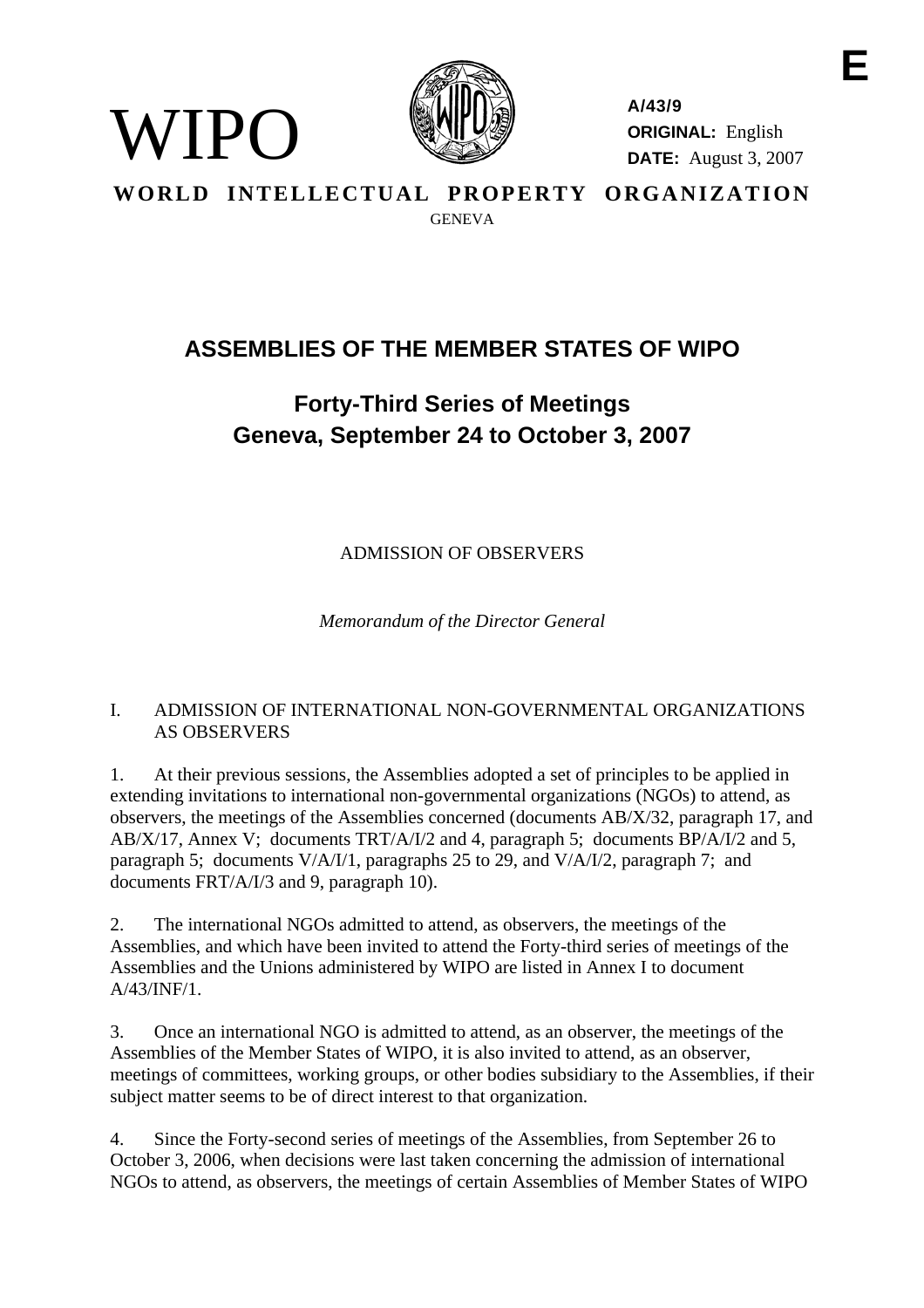#### A/43/9 page 2

## (document A/42/7, paragraphs 1 to 6, and document A/42/14, paragraph 228), the Director General has received requests, with the necessary information, from each of the following international NGOs for admission to attend, as an observer, the meetings of the Assemblies of the Member States of WIPO concerned:

- (i) Chartered Society of Designers (CSD);
- (ii) *Femmes chefs d'entreprises mondiales* (FCEM);
- (iii) Indigenous ICT Task Force (IITF));
- (iv) *Institut de droit communautaire* (IDC);
- (v) *Instituto de Derecho de Autor* (IA);
- (vi) International Intellectual Property Alliance (IIPA);
- (vii) International Intellectual Property Institute (IIPI);
- (viii) Knowledge Ecology International, Inc. (KEI);
	- (ix) Picture Licensing Universal System (PLUS Coalition); and
	- (x) The Scholarly Publishing and Academic Resources Coalition (SPARC).

5. A brief statement about each of the organizations mentioned in paragraph 4, above – its objectives, structure and membership – appears in Annex I of this document. It is proposed that, as concerns each of the organizations mentioned in paragraph 4, above, the Assemblies of the Member States include the said organizations in the category of international NGOs.

> *6. The Assemblies of the Member States of WIPO are invited, each in so far as it is concerned, to take a decision on the proposal appearing in paragraph 5, above.*

## II. ADMISSION OF NATIONAL NON-GOVERNMENTAL ORGANIZATIONS AS **OBSERVERS**

7. At the Thirty-seventh series of meetings of the Assemblies, from September 23 to October 1, 2002, the Assemblies of the Member States of WIPO, each in so far as it was concerned, agreed to adopt the following proposals as principles applicable in extending invitations to national NGOs, as observers (document A/37/14, paragraph 316):

 (a) The organization shall be essentially concerned with intellectual property matters falling within the competence of WIPO and shall, in the view of the Director General, be able to offer constructive, substantive contributions to the deliberations of the Assemblies of WIPO;

(b) The aims and purposes of the organization shall be in conformity with the spirit, purposes and principles of WIPO and of the United Nations;

(c) The organization shall have an established headquarters. It shall have democratically adopted statutes, adopted in conformity with the legislation of the Member State from which the NGO originates. One copy of the statutes shall be submitted to WIPO;

(d) The organization shall have authority to speak for its members through its authorized representatives and in accordance with the rules governing observer status; and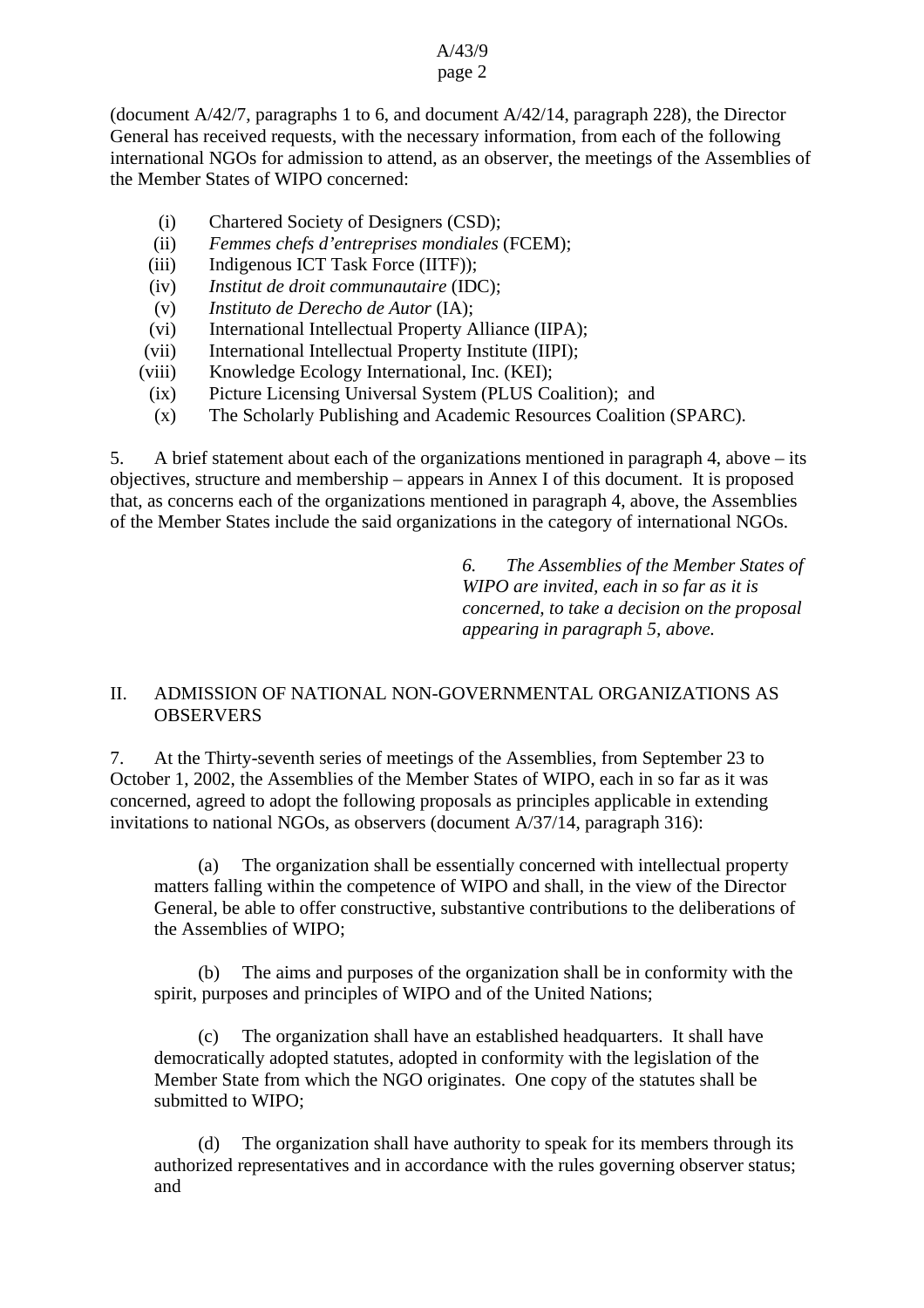(e) The admission of national NGOs to observer status shall be the subject of prior consultations between Member States and the Secretariat.

8. Since the Forty-second series of meetings of the Assemblies, from September 26 to October 3, 2006, when decisions were last taken concerning the admission of national NGOs to attend, as observers, the meetings of certain Assemblies of Member States of WIPO (document A/42/7, paragraphs 7 to 10 and document A/42/14, paragraph 229), the Director General has received requests, with the necessary information, from each of the following national NGOs for admission to attend, as an observer, the meetings of the Assemblies of the Member States of WIPO concerned:

- (i) Chamber of Commerce of the United States of America (CCUSA);
- (ii) Chartered Institute of Patent Attorneys (CIPA);
- (iii) Federation of Indian Chamber of Commerce and Industry (FICCI); and
- (iv) Queen Mary Intellectual Property Research Institute (QMIPRI).

9. A brief statement about each of the organizations mentioned in paragraph 8, above – its objectives, structure and membership – appears in Annex II of this document. It is proposed that, as concerns each of the organizations mentioned in paragraph 8, above, the Assemblies of the Member States decide, in accordance with the principles set out in paragraph 7, above, whether to include the said organizations in the category of national NGOs.

> *10. The Assemblies of the Member States of WIPO are invited, each in so far as it is concerned, to take a decision on the proposal appearing in paragraph 9, above.*

> > [Annexes follow]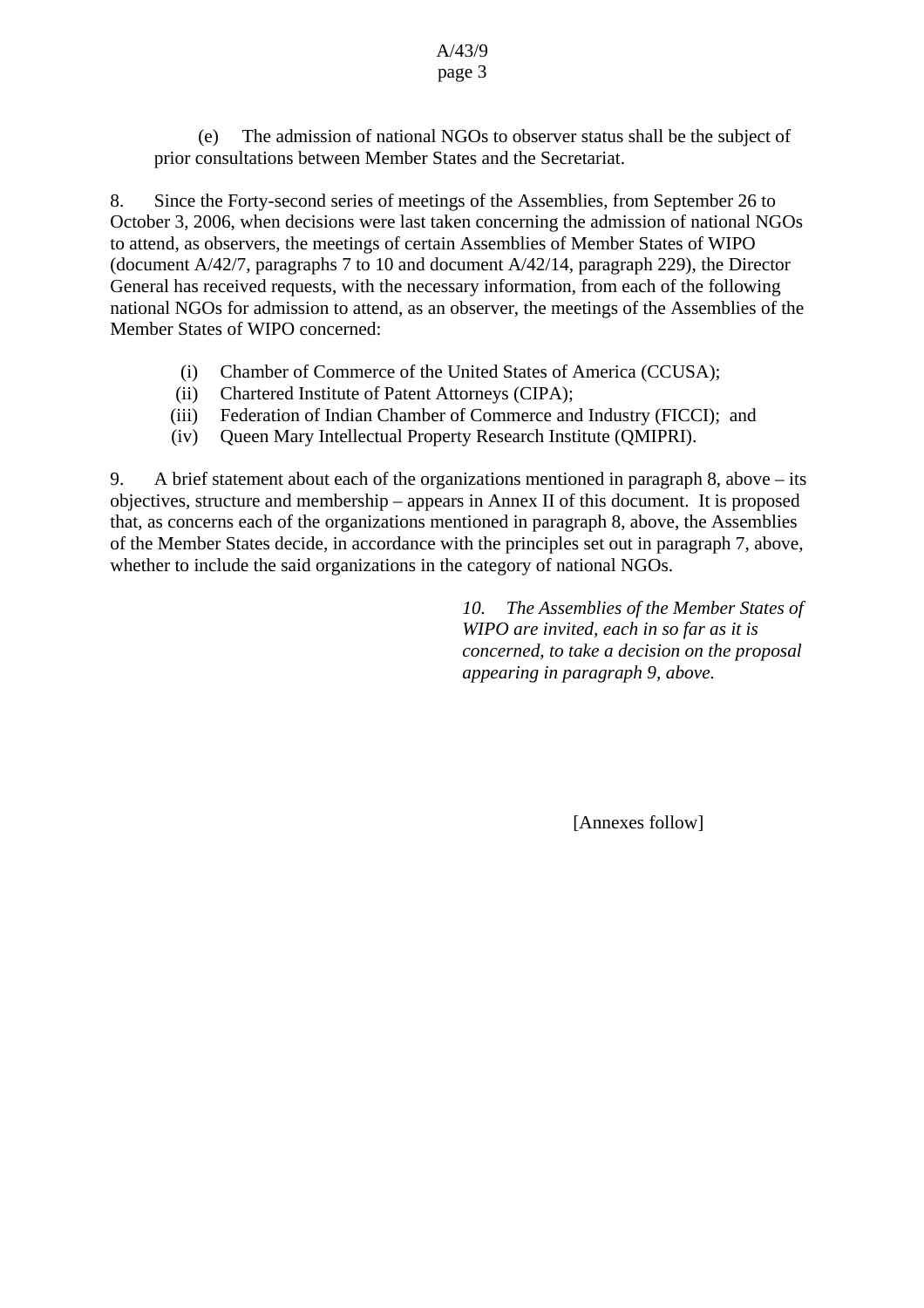#### ANNEX I

#### PARTICULARS CONCERNING INTERNATIONAL NON-GOVERNMENTAL ORGANIZATIONS

(on the basis of information received from the said organizations)

#### 1. Chartered Society of Designers (CSD)

Headquarters: CSD was established in 1930, in London, United Kingdom.

Objectives: To promote and advance a concern for sound principles of design in all those spheres to which design considerations may apply, for the benefit of the community; to further the practice of industrial design; to secure, for the benefit of industry, commerce and the public, a defined and recognized profession of persons well qualified to be designers; to regulate and control for the public benefit all matters of professional practice and conduct concerning the members of CSD; to encourage and foster the study of design techniques; and to provide training for members that incorporate the process of safeguarding intellectual property rights and intellectual property legislation and to highlight intellectual property as a "design currency" in new models of business and practice.

Structure: The government, control and management of its affairs and business are vested in the Council of the Society. Its principal officers are the President, the President Elect, the Immediate Past President and Vice Presidents, Honorary Secretary and Honorary Treasurer.

Membership: CSD has over 3,000 individual members spread across 34 countries, with the main concentration in the United Kingdom and the second largest grouping in Hong Kong, SAR, China.

#### 2. *Femmes chefs d'entreprises mondiales* (FCEM)

Headquarters: FCEM was established in 1945, in France.

Objectives: To promote women's entrepreneurial initiative and reinforce national associations of women business owners through: (a) creating awareness and reinforcing the visibility of women business owners, (b) lobbying and advocacy, before public and private institutions, policymakers and governments, on issues that impede women's entrepreneurial potential, (c) promoting solidarity, friendship, cultural understanding and the exchange of experiences and ideas, (d) facilitating the development of business, partnership and trade, and creating awareness of the rich business potential in the creation and promotion of intellectual property for women entrepreneurs, (e) fostering professional growth and business skills perfection, and (f) encouraging women to create enterprises.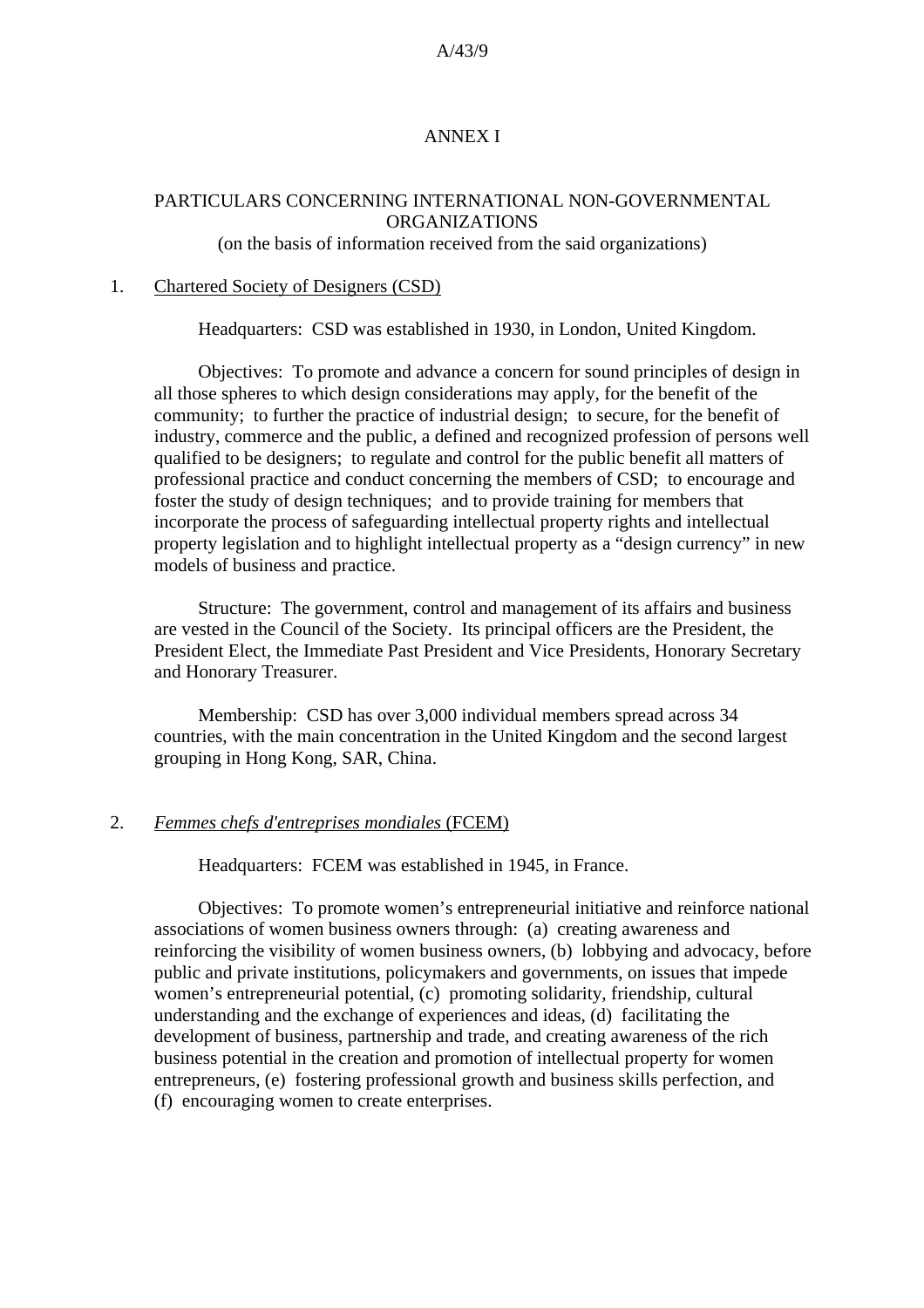Structure: The main governing body is the Committee of Directors composed of delegates officially authorized by their national associations and accepted by the General Assembly. The Committee elects a President, Vice-Presidents, Secretary-General and a Treasurer. The final decision on certain matters lies with the seven founding members of FCEM, namely, Belgium, Canada, France, Germany, Great Britain, Italy and the Netherlands.

Membership: FCEM has 40 member associations and 10 affiliates and observers. Membership is only possible for national associations of women entrepreneurs, one per country.

#### 3. Indigenous ICT Task Force (IITF)

Headquarters: IITF was established on May 23, 2006, in Geneva, Switzerland.

Objectives: To inform indigenous peoples about the World Summit on the Information Society (WSIS) process and its follow-up; to actively participate in the WSIS follow-up and implementation; and to promote and enter into partnerships with Governments, United Nations agencies and NGOs to work on common projects related to the Information Society.

Structure: The main governing body is the Board consisting of a maximum of eight members who are elected by the General Assembly. Each board member represents one of the following geographical regions: Arctic, Central America, South America, North America, Pacific, Asia, Africa and Russia.

Membership: IITF has 15 individual members representing various indigenous peoples in the eight geographic regions.

#### 4. *Institut de droit communautaire* (IDC)

Headquarters: IDC was established on March 14, 2005, in Abidjan, Côte d'Ivoire.

Objectives: To promote the rules of various African community organizations within Côte d'Ivoire and eventually in Africa, such as those of the *Organisation pour l'Harmonisation en Afrique du Droit des Affaires*, West African Economic and Monetary Union, Economic Community of West African States, Central African Economic and Monetary Community, the African Union as well as the intellectual property rules of the African Intellectual Property Organization; to ensure the legal training of those in the legal profession in respect of the rules of the various African community organizations and to establish programs that mobilize the public sector agencies responsible for bringing about closer African integration and the promotion of intellectual property laws; to increase the awareness of public authorities concerning the parameters for the application of these rules; and to encourage heads of business enterprises to resort to amicable means of dispute resolution.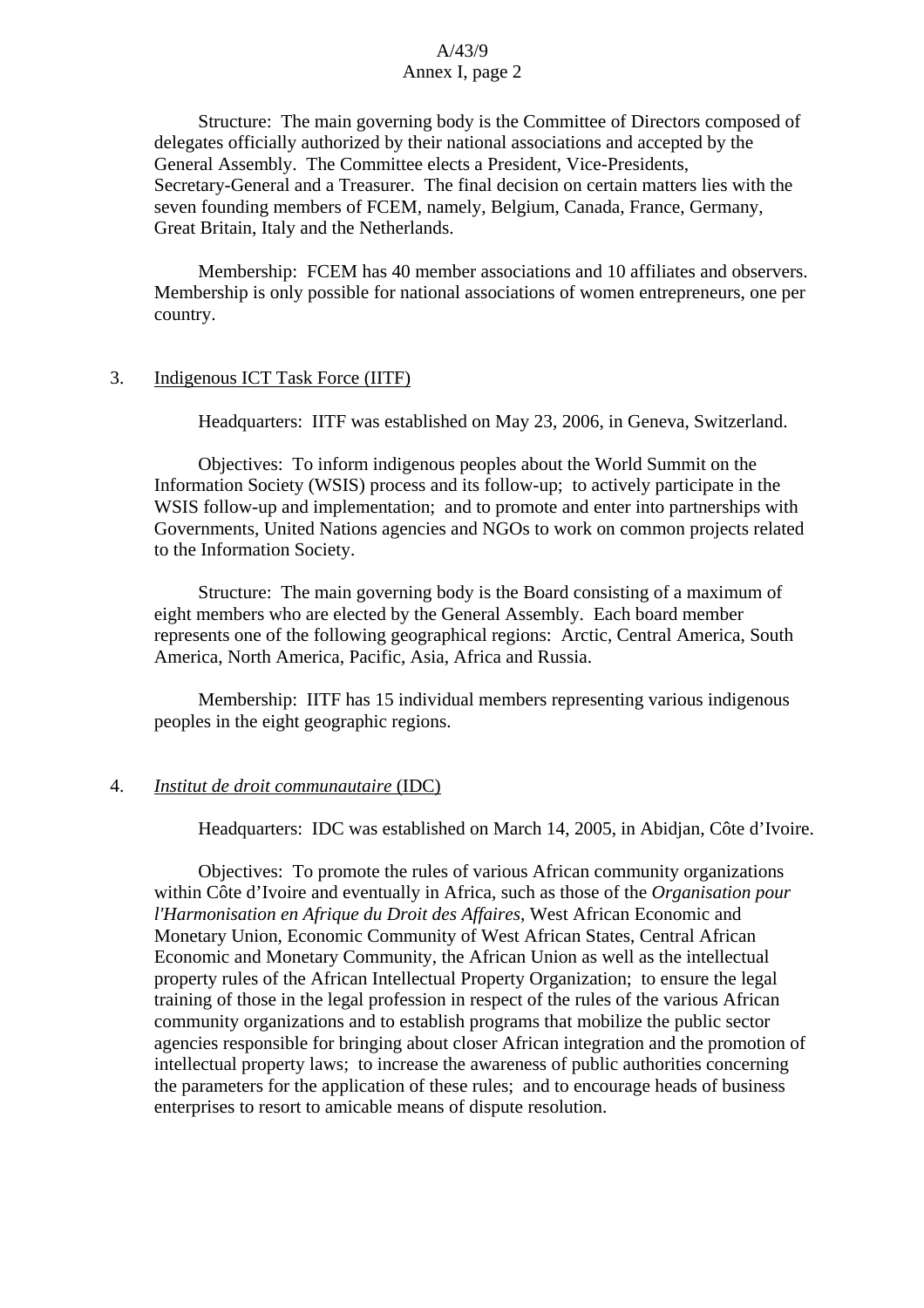Structure: The main governing body is the National Office headed by a President who is appointed by the General Assembly. The National Office is assisted by two committees; one responsible for legal training and another in charge of running the *Centre International de Conciliation, de Conseils et d'Expertise*.

Membership: IDC is composed of 33 individual members who are mostly lawyers and judges.

#### 5. *Instituto de Derecho de Autor* (IA)

Headquarters: IA was established on June 7, 2005, in Madrid, Spain.

Objectives: To work for the development, widespread dissemination and improvement of the international conventions and agreements concerning the protection of the rights of authors, and in particular, the Berne Convention for the Protection of Literary and Artistic Works and the WIPO Copyright Treaty (WCT) (1996); to promote and encourage the study of intellectual property; to publish information and legal decisions concerning intellectual property; and to recognize the valuable contributions of persons and institutions in the creation, promotion, protection, study or development of the rights of authors.

Structure: The main governing bodies are: the General Assembly, which is the highest policy-making body, the Executive Board, which is responsible for the management and administration, and the Advisory Board. The principal officers of IA are the President, Secretary-General and Coordinator.

Membership: IA is composed of one individual member and two institution members, one of which, in turn, represents around 88,000 members principally from Spain.

#### 6. International Intellectual Property Alliance (IIPA)

Headquarters: IIPA was established in November 1984, in Washington, D.C., United States of America.

Objectives: To improve international protection of copyrighted materials; to work for a legal and enforcement regime for copyright that not only deters piracy, but also fosters technological and cultural development, and encourages local investment and employment; to ensure that high levels of copyright protection become a central component in the legal framework for the growth of global electronic commerce; and to promote the prompt ratification and effective implementation of the WIPO Copyright Treaty and the WIPO Performances and Phonograms Treaty in as many countries as possible.

Structure: The policy and decision-making authority lies with IIPA's seven member associations as represented by their "Principals". IIPA also has an operational board called the Alliance Working Group.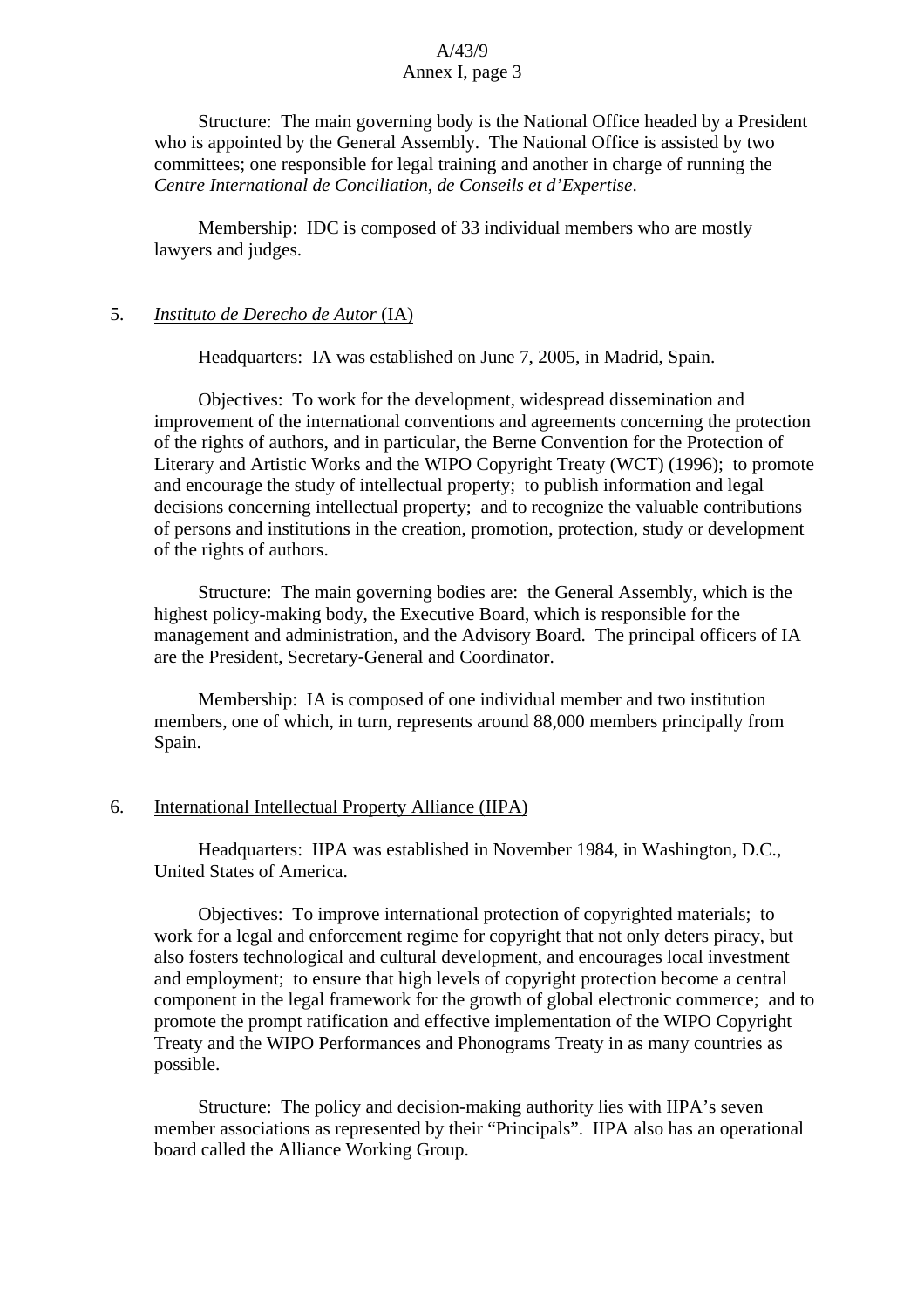Membership: IIPA is a coalition of seven trade associations representing close to 2,000 copyright-based companies operating principally in the United States of America and with presence world-wide.

## 7. International Intellectual Property Institute (IIPI)

Headquarters: IIPI was established on July 24, 2002, in Washington, D.C., United States of America.

Objectives: To conduct educational training programs to assist governments, individuals, businesses, and research and academic institutions in the development of modern intellectual property systems; to conduct studies on means of improving the efficiency of the world's industrial property offices and reducing duplicative examination activities, leading to global patents and trademarks; and to serve as a resource for policy development by international organizations and national governments on matters involving intellectual property rights.

Structure: The policy-making body is the Board of Directors. IIPI's principal officers are the Chairman and the President/Chief Executive Officer.

Membership: IIPI's Articles of Incorporation do not provide for membership.

## 8. Knowledge Ecology International, Inc. (KEI)

Headquarters: KEI was established on June 16, 2006, in Washington, D.C., United States of America.

Objectives: To perform research, educate the public and other constituencies, and contribute to policy discourse and debate on issues relating to intellectual property, innovation, economics, international trade, consumer protection, law, and access to knowledge and the fruits of knowledge, including without limitation, issues related to the public domain, freely licensed knowledge resources, knowledge resources that are available by custom, access to medical inventions including essential medicines, technologies and business or social systems that are used to manage knowledge resources, modes of stimulating and financing knowledge resources, and related technological, legal and social aspects of the management of knowledge.

Structure: The governing body is the Board of Directors, which is responsible for the internal affairs of KEI. The officers are the Chair, Vice Chair, Secretary, Treasurer and Executive Director who serves as the Chief Executive Officer.

Membership: KEI's Articles of Incorporation and By-laws do not provide for membership.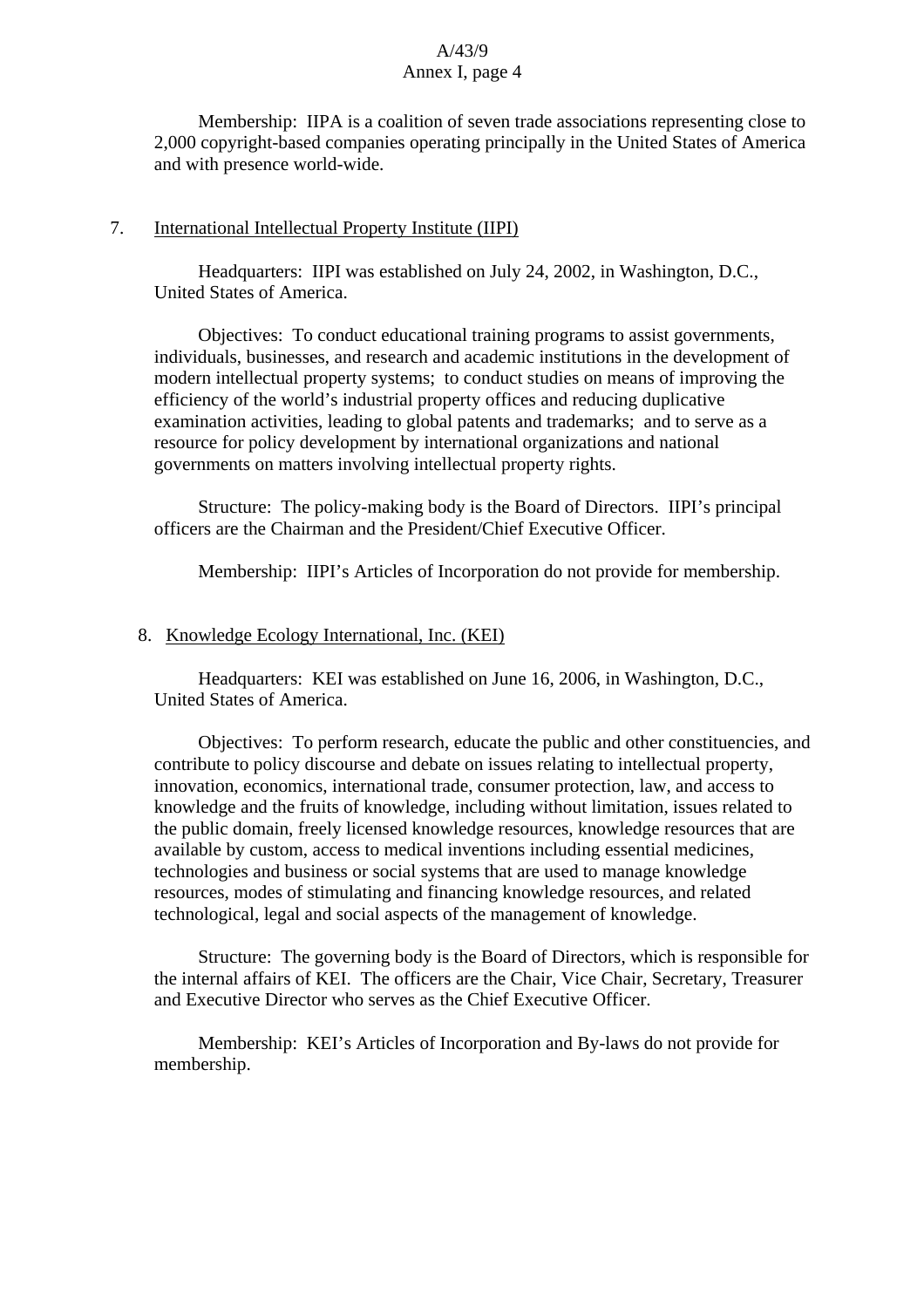## 9. Picture Licensing Universal System (PLUS Coalition)

Headquarters: PLUS Coalition was established on October 29, 2004, in New York, United States of America.

Objectives: To unite in a common organization those professionally engaged in the licensing of reproduction rights of images, the users of imagery and other stakeholders that represent the interests of licensors and licensees; to engage generally in professional, educational, social and trade association related activities for the purpose of creating, disseminating, promoting and managing universal licensing systems that facilitate and simplify the licensing of images throughout the world; and to promote the mutual interest of the Coalition members.

Structure: The Board of Directors is the policy-making and governing body. The Chief Executive Officer administers the affairs of PLUS Coalition.

Membership: PLUS Coalition has over 150 corporate members based in the United States of America, Canada and Europe.

#### 10. The Scholarly Publishing and Academic Resources Coalition (SPARC)

Headquarters: SPARC was founded in 1978, in Washington, D.C., United States of America.

Objectives: To stimulate the emergence of new scholarly communication models that expand the dissemination of scholarly research and reduce financial pressures on libraries; to educate stakeholders about the problems facing scholarly communication and the opportunities for change; to advocate policy changes that advance the potential of technology to promote scholarly communication and which explicitly recognize that dissemination is an essential, inseparable component of the research process; to incubate real-world demonstrations of business and publishing models that advance changes benefiting scholarship and academia; to reduce barriers to the access, sharing, and use of scholarship and, in particular, scientific research, with an increasing focus on digital data of all kinds; to advance the understanding and implementation of open access to research results and a clear understanding of the implications of open access to intellectual property rights.

Structure: The Steering Committee is the governing body. The Executive Director initiates and implements SPARC's plans and programs upon the advice of the Steering Committee.

Membership: SPARC has over 200 educational institutions as members including major national library associations predominantly located in the United States of America and Canada. SPARC also collaborates with affiliated national organizations operating in Europe and Japan.

[Annex II follows]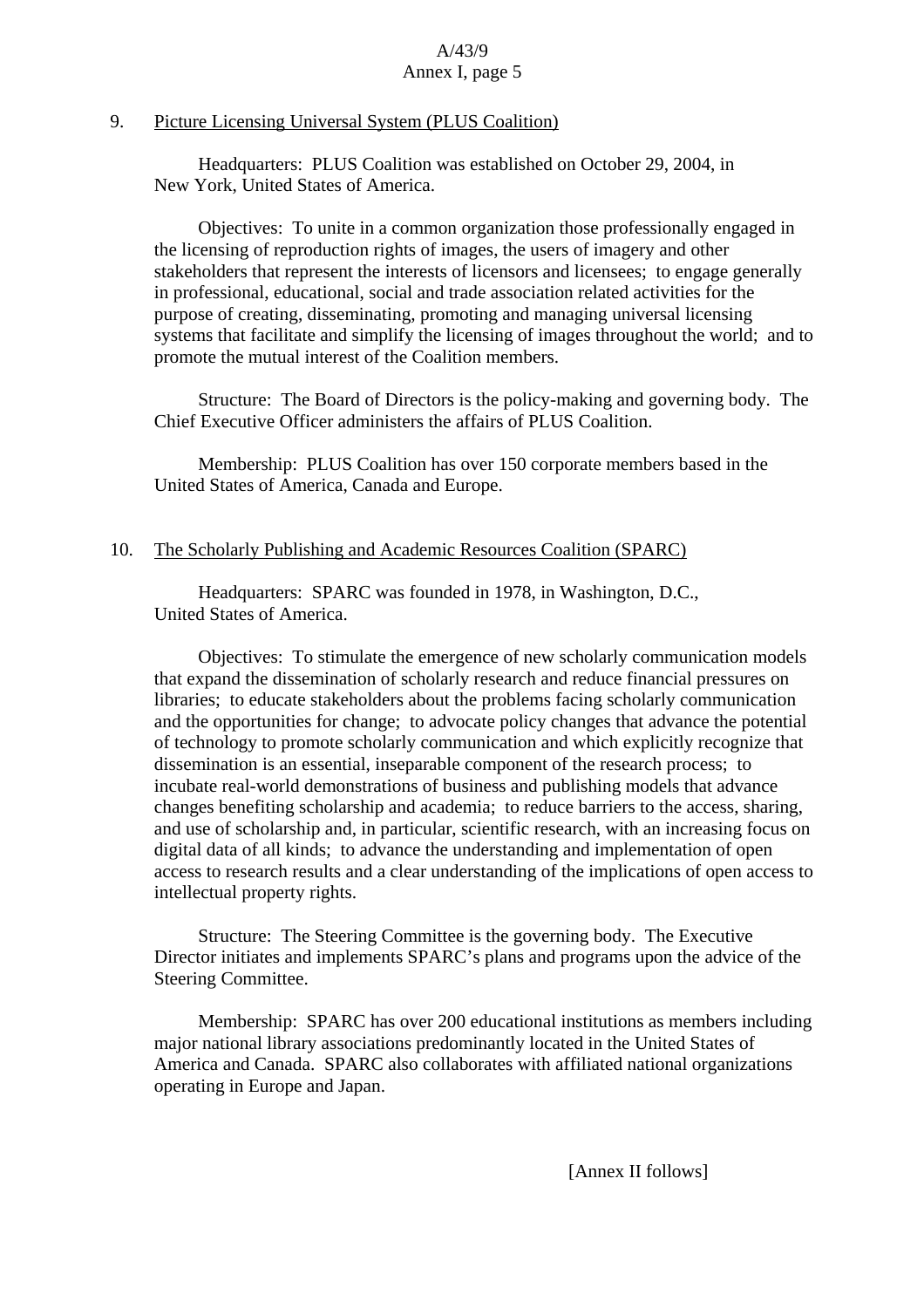#### ANNEX II

## PARTICULARS CONCERNING NATIONAL NON-GOVERNMENTAL ORGANIZATIONS

#### (on the basis of information received from the said organizations)

#### 1. Chamber of Commerce of the United States of America (CCUSA)

Headquarters: CCUSA was established on December 3, 1915, in Washington, D.C., United States of America.

Objectives: To measure and ultimately reduce the global economic impact of counterfeiting and piracy; to reframe the debate about counterfeiting and piracy by educating businesses, lawmakers, law enforcement officials, and consumers on the growing economic impact and threat to public health safety and national security, of counterfeiting and piracy; to build coalitions that unite industry to collectively work towards global solutions; to promote intellectual property protection by strengthening existing laws, disrupting the flow of illegal goods into the legitimate supply chain with sophisticated detection efforts and law enforcement efforts and aggressively prosecuting intellectual property theft; and to train government officials, law enforcement officials, judges and prosecutors in targeted countries to give them the tools necessary to arrest and prosecute counterfeiters and pirates.

Structure: The Board of Directors is the principal governing and policy-making body and there is a Senior Council with advisory responsibilities on matters of policies and precedents. The President is the chief executive officer in charge of administration and management of CCUSA.

Membership: CCUSA represents more than three million businesses of all sizes, sectors and regions, including hundreds of national and international associations, thousands of local chambers and more than 100 American Chambers of Commerce in 91 countries.

#### 2. Chartered Institute of Patent Attorneys (CIPA)

Headquarters: CIPA was founded in 1882 and incorporated in 1891, in London, United Kingdom.

Objectives: To promote the education status and training of industrial property practitioners and to maintain a high standard of rectitude and professional conduct and knowledge; and to form and maintain a body representative of the profession of industrial property practitioners for the purpose of promoting improvements in the laws relating to patents, designs and trademarks and other forms of industrial property and in the regulations under which they are administered.